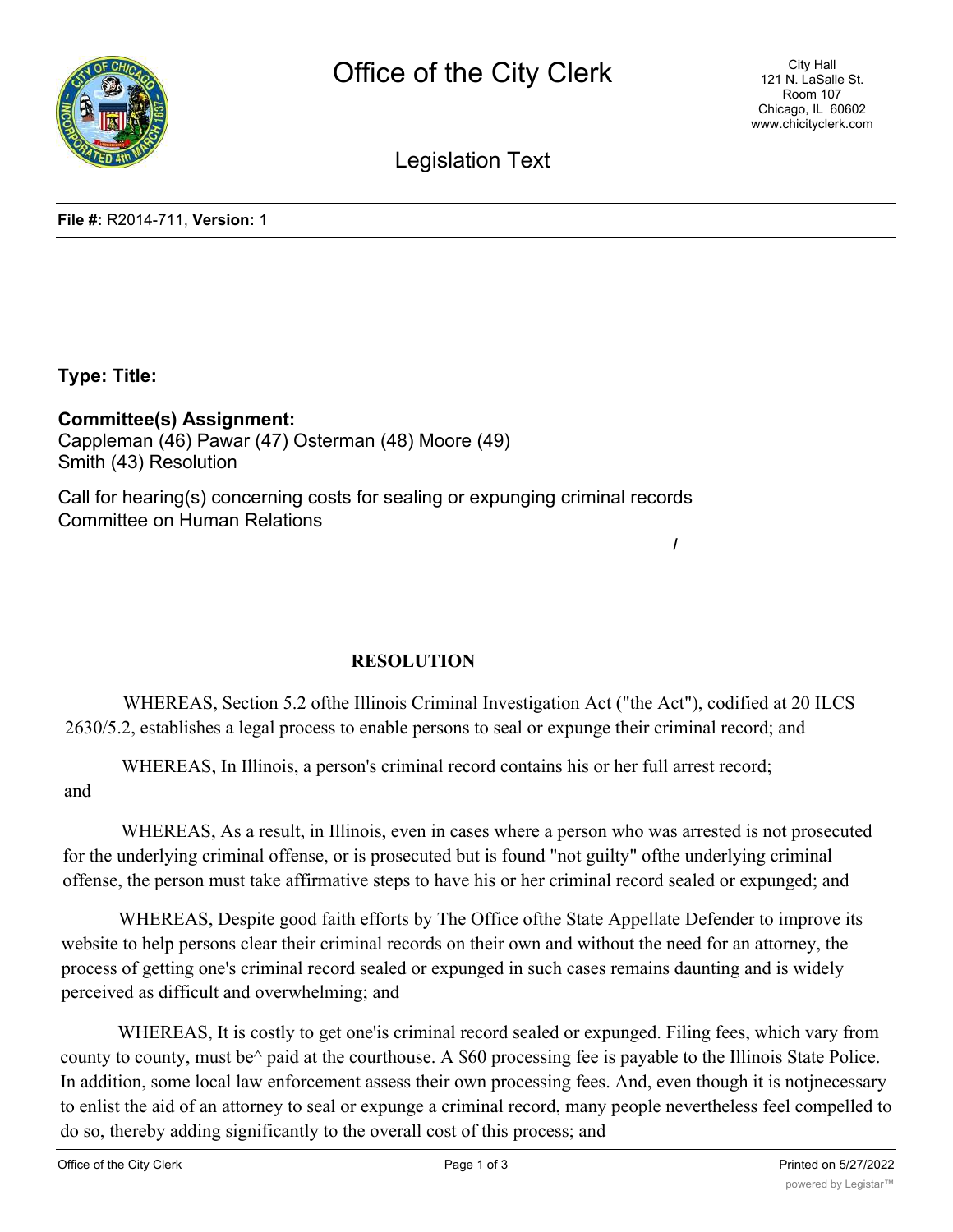WHEREAS, Many individuals, who were arrested but never prosecuted for the underlying criminal offense, or who were arrested but were found "not guilty" of the underlying criminal offense, will benefit if the Criminal Investigation Act is amended to make it easier and less costly for persons in this situation to have their criminal record sealed or expunged; now, therefore,

BE IT RESOLVED, That we, the Mayor and Members ofthe City Council ofthe City of Chicago, assembled this 8th day of October, 2014, do hereby direct the Chicago City Council Committee on Human Relations to hold an informational hearing on this matter; and

BE IT FURTHER RESOLVED, That suitable copies of this resolution be presented to Governor Patrick Quinn; Illinois Senate President John J. Cullerton; Illinois Senate Minority Leader Christine Radogno; Speaker of the House MichaeJ^JTMadigan; and Illinois House Minority Leader Jim Durkin, as a sign of our concern yfith this iiripertant issue.

Alderman Emma Mitts, 37th Ward

Alaerman JoAr Jo Ann Thomson, 16<sup>th</sup> Ward

'Ward Alderman Michelle Harris, 8 Ward

Alderman Roderick Sawyer, 6r Ward Alderman Natashia Holmes, 7 V AldermartAwfhony Beale, 9<sup>th</sup> Ward



DTjWa Aldermaijf\lohn A. Pope, lOyWard Alderman\* George a\ Cardenas, 12<sup>th</sup> Ward Alderman Marty Quinn, 13 Ward



Afde^ma/Ttoichael Chafer, if< Ward Alderman Daniel. £ Solis,^5<sup>th</sup> Ward